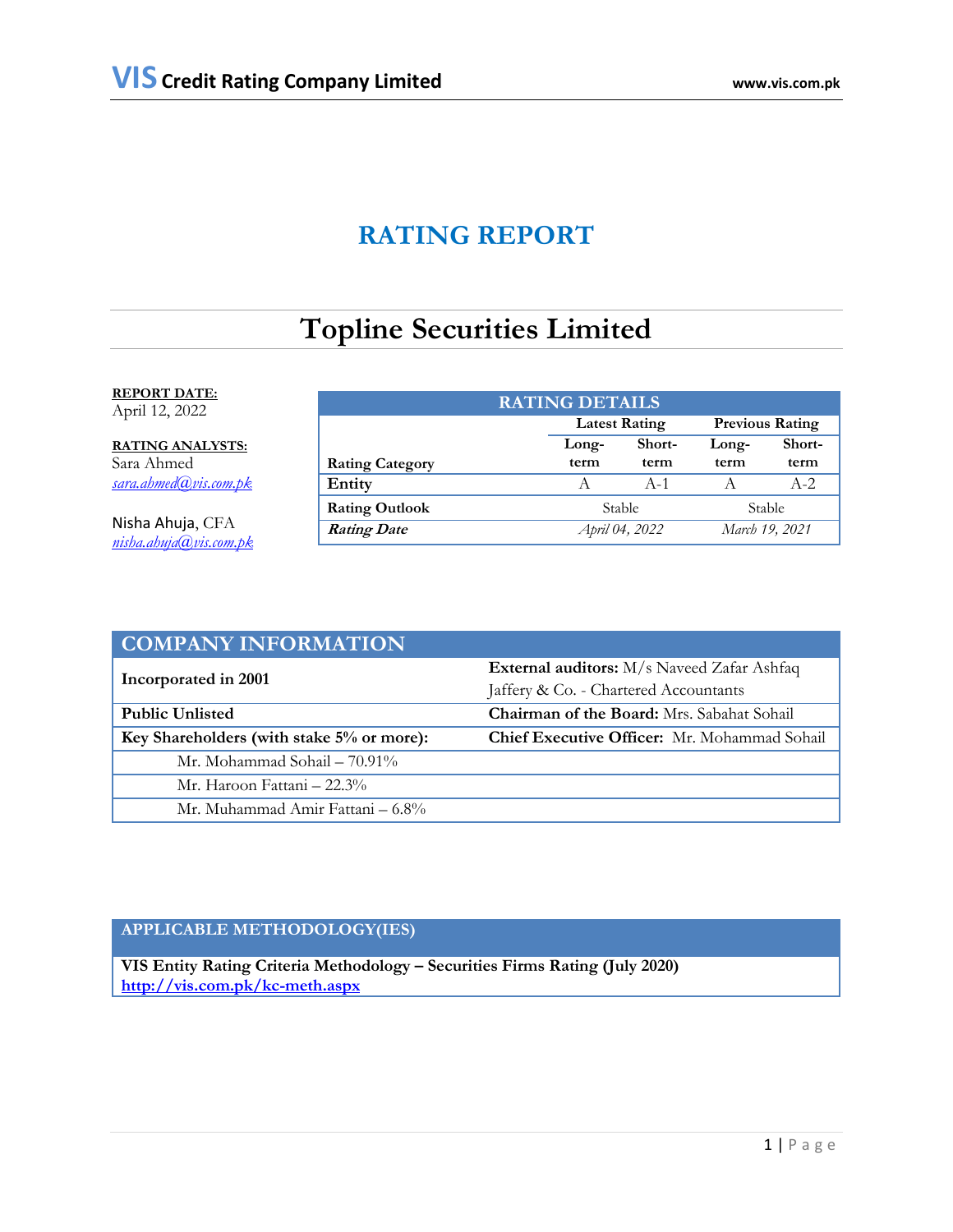## **Topline Securities Limited**

## **OVERVIEW OF**

## **THE INSTITUTION RATING RATIONALE**

Topline Securities Limited (TSL) was incorporated under the Companies Ordinance 1984. The company is a TRE certificate holder of Pakistan Stock Exchange. M/s Naveed Zafar Ashfaq Jaffery & Co., Chartered Accountants audited Topline's Financial Statements for FY20.

#### **Profile of Chairman & CEO**

Mr. Muhammad Sohail holds dual position of Chairman and CEO in the company. Mr. Sohail is an entrepreneur possessing approximately 26 years' experience in capital markets including research and equity sales. Mr. Sohail holds an MBA degree and is a certified director from Pakistan Institute of Corporate Governance.

Topline Securities Limited (TSL) is engaged in the business of stock brokerage, commodity brokerage, underwriting, consultancy, book building, and advisory services. Shareholding of the Company is primarily vested with Mr. Mohammad Sohail, who also serves as the Chief Executive Officer (CEO) of the company. The company provides both online and physical trading services to local and foreign clients.

#### **Key Rating Drivers:**

**PSX volumes have witnessed a decline in the ongoing fiscal year after a period of sizable jump in volumes and subsequent enhanced profitability profile of the brokerage industry during FY20 and FY21.** 

PSX volumes rebounded with a year on year growth of 32% in FY20 and a sizable jump of 144% in FY21. This increase in trading volumes was mainly due to uptick in economic activity; where country's GDP grew by 3.94% (in FY21) and further supported by lower interest rate regime. However, lately, PSX volumes have contracted by ~20% during 7MFY22 vis-à-vis same period last year. The onset of monetary tightening regime, rising inflationary pressure and downgrade to MSCI FM composite has led to subdued activity at the local bourse. Hence, volumes are expected to remain dull in the medium term. The latter half of the ongoing fiscal year is expected to be impacted by the high interest rates and rising cost of doing business; surge in major commodity prices, global container issues/shortages resulting in burgeoning freight charges and rising oil prices.

The continuous foreign sell off has partly been the culprit as well. However, considering low foreign ownership now and Pakistan's return to frontier market, the magnitude of outflows should reduce going forward and arrest further dip in the long run along with measures undertaken by SCEP and PSX to enhance the trading activity on PSX. New regulations include SECP's capital market reforms, wherein small sized brokerage houses shall not be allowed custody of customer's assets and simplified account opening process by allowing brokers to complete the whole process online and streamlining KYC and AML compliance regulations. Further, SECP has made a commission slab to a minimum of 3 paisa (or 0.15% of traded value) and maximum of 2.5% of traded value.

| PSX Data (Ready + Future) | FY19 FY20 |       |       | FY21   1HFY21 | 1HFY22 |
|---------------------------|-----------|-------|-------|---------------|--------|
| Volume (In Billions)      |           | 68    | 166   |               | 59     |
| Value (In Billions)       | 2.354     | 2.574 | 6.916 | 2,931         | 2,246  |

#### **Strong institutional client base**

Brokerage income from institutional clients continues to constitute approximately twofourth of the total brokerage income while remaining from domestic retail (about one-third) and foreigner clients. Going forward, the management aims to enhance its retail client base and has already deployed resources for the same by creating a retail desk to capture the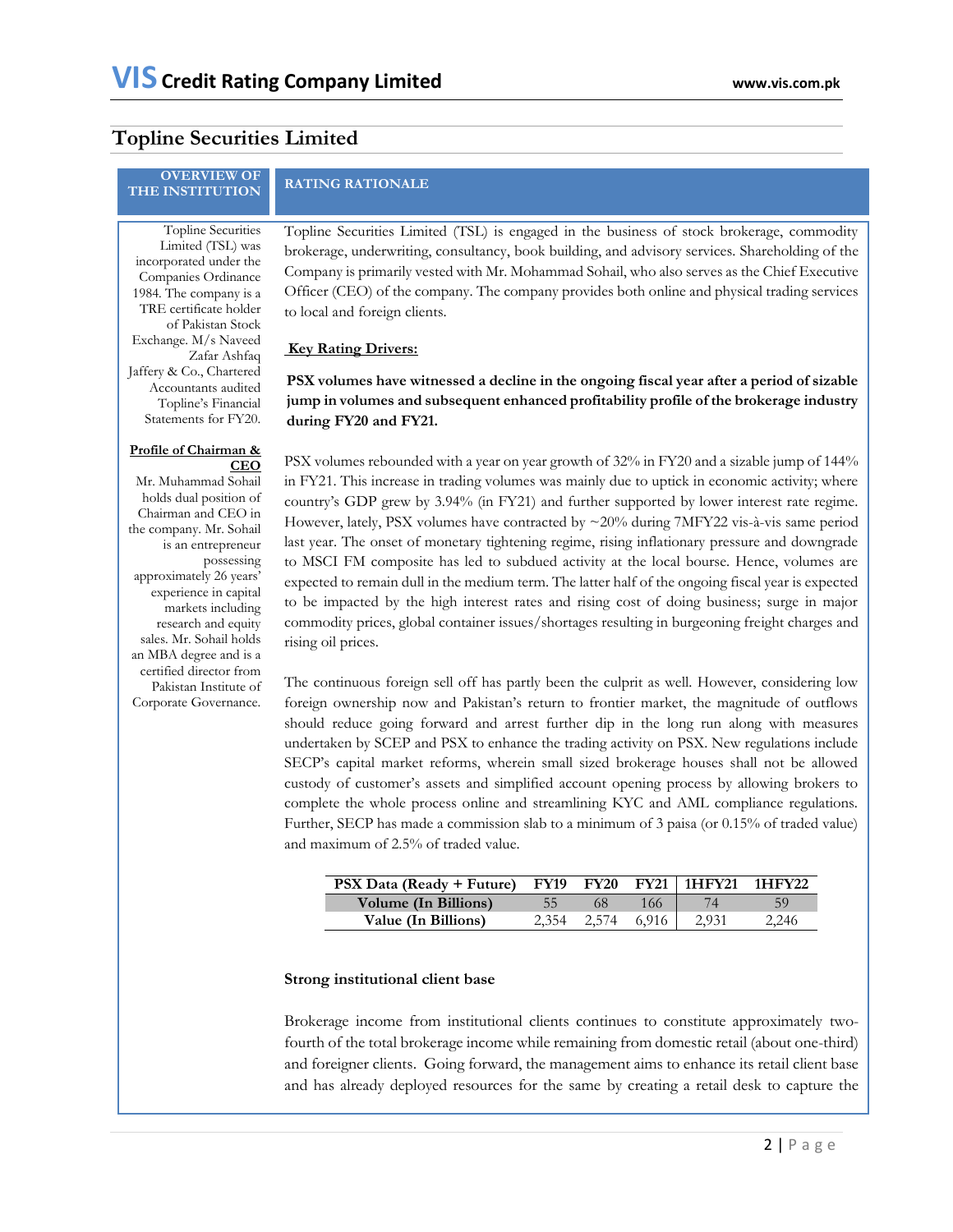untapped market and the demand emanating with the rising trend of family offices as well. In addition, TSL has undertaken substantial upgradation in its technological infrastructure to facilitate online trading and enhance its virtual presence.

Overall client concentration has remained modest, that is, below two-fourth of the revenue size. Number of clients continued to increase with growth in both individual and institutional clientele, however, wholesale broking continue to remain core specialization area for TSL. Foreign institutional business has remained on the lower and is expected to remain subdued going forward.

### **Growing corporate advisory income to provide support and sustainability to overall revenues.**

Company's efforts to diversify the revenue stream while leveraging its institutional client base have bode well for the Company. Corporate income has remained strong at Rs. 84m (FY21: Rs. 52m) at end Dec'21. Despite subdued market activity in HFY22, TSPL posted strong growth in income emanating from consultancy and underwriting activities. This was on account of various right shares, TFC/Sukuk issuance and IPO transactions. The pipeline also looks promising and is expected to significantly contribute in in second HFY22 as well.

### **Ratings incorporate TSL's sound revenue stream and efficient cost structure**

Total revenue of the company increased by 59% in FY21 vis-à-vis FY20 (FY21: Rs. 381.2m; FY20: Rs 240.2m) due to higher investor activity in the market, minimum commission per share and higher corporate income. Resultantly, recurring revenue enhanced notably. In addition, the management employs a variable remuneration structure which aids in controlling cost for the company during lean times, around two-third of the resources are on variable pay structure. Consequently, efficiency ratio (cost to recurring income) depicts an improving trend to 57.5% (FY21: 54.0%; FY20: 63.3.0%) at end Dec'21.

Other income inched up slightly during FY21 and enhanced further in HFY22 supported by profit on bank deposit and income from margin financing. The Company posted higher profit after tax of Rs. 179.6m (FY20: Rs. 132.2m) during FY21 supported by higher brokerage income and revenue from corporate advisory services along with capital gains and continued to sustain profitability growth during HFY22 by recording profit after tax of Rs. 109.5m (HFY21: Rs. 73.9m), contrary to industry peers.

#### **Financial risk indicators remain sound**

#### Liquidity risk

Liquidity profile of the company is considered strong with liquid assets in relation to total liabilities reported at 220.6% (FY21: 241.8%) at end Dec 2021. Liquid assets mainly consist of short-term investments mostly in money market instruments and mutual funds of Rs. 469.3m while remaining  $(11.8\%)$  is invested in ready future arbitrage. Other liquid assets include cash and bank balances and deposits with NCCPL.

Credit risk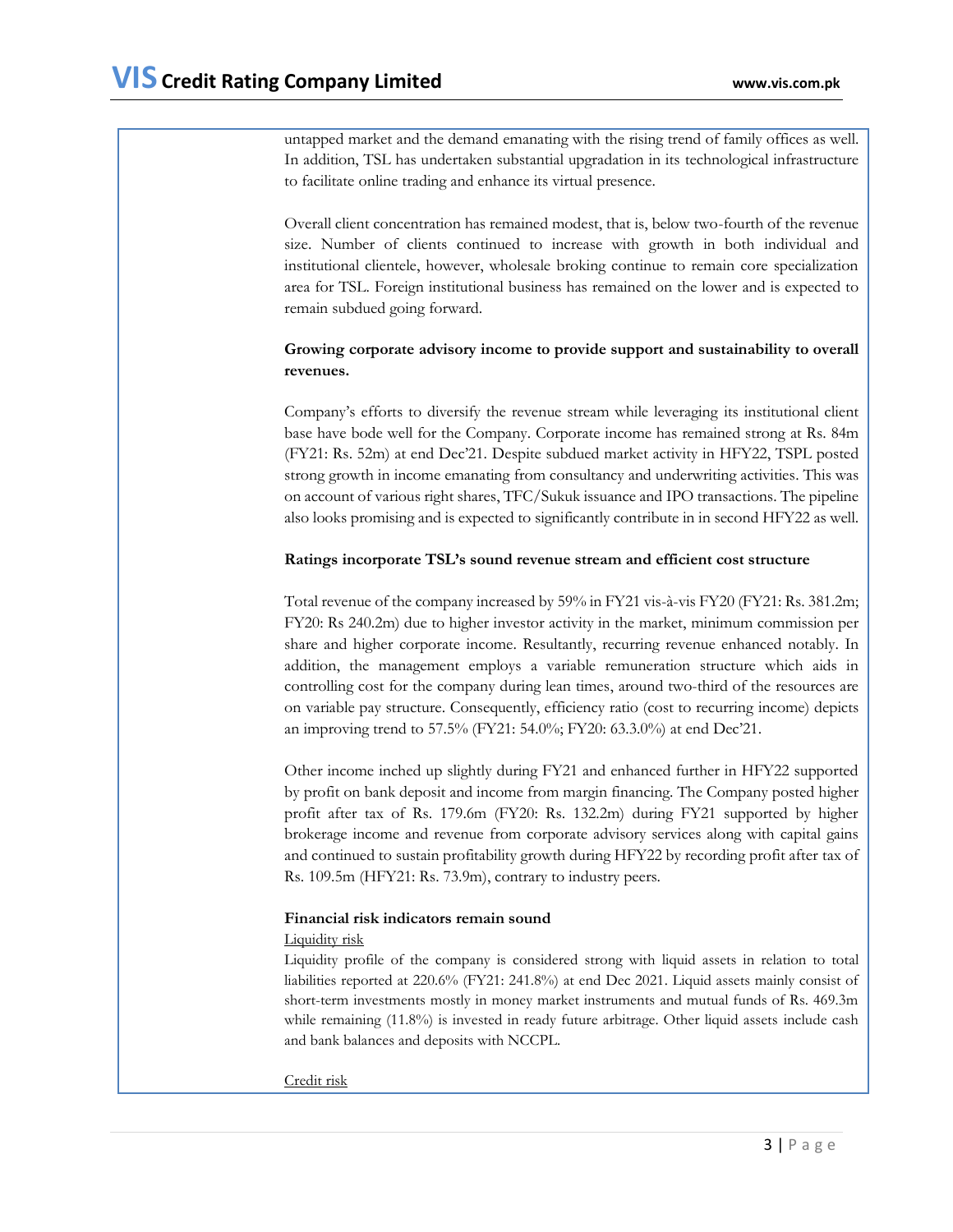Credit risk of the company is considered manageable given that over two-fourth of the institutional trade volume of transactions conducted through Institutional Delivery System (IDS). With respect to foreign institutions, all trades are dealt by custodian banks which have been inducted as Custodian Clearing Members (CCM) of NCCPL. Moreover, ageing of receivables is also considered satisfactory with less than one-tenth of the trade debts outstanding for above 15 days.

#### Market risk

The market risk is considered negligible as the TSL's investments are majorly parked in money market mutual funds and instruments while remaining investments are vested in ready future transactions thereby reducing exposure to market risk.

#### **Balance sheet is characterized by low leverage and sound capitalization**

Capitalization structure draws support from internal cash generation as total equity of the Company grew to Rs. 1.1b at end-Dec'21 as compared to Rs. 869.4m as at Jun'20. Growth in equity base was manifested on account of profit retention. The management disbursed dividends to the tune of Rs. 50m in FY21 and foresees to maintain dividend payout policy at similar levels.

Net Capital Balance inched down to Rs. 847.6m (FY21: 909.5m; FY20: Rs. 770.9m) at end-Q1'FY21, nevertheless exhibiting considerable cushion over the regulatory requirement. TSL's debt is entirely short-term in nature, quantum of which is low. Gearing and leverage indicators thereby remain low at 0.05x (FY21: 0.00x) and 0.3x (FY21: 0.3x) at end-December 2021. Going forward, capitalization indicators are expected to remain at comfortable levels in lieu of conservative capital structure.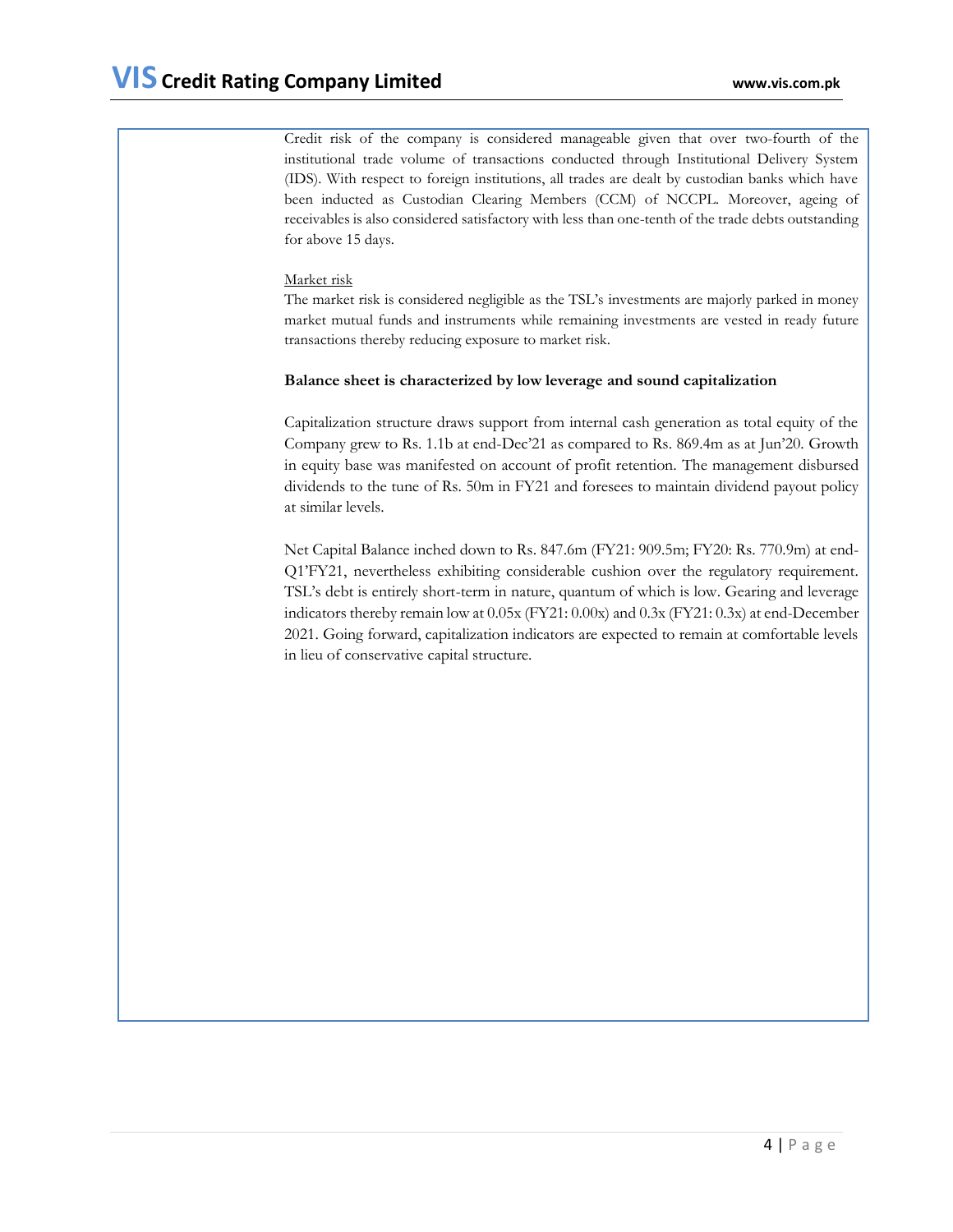| <b>FINANCIAL SUMMARY</b>               | (amounts in PKR millions) |                  |             |                  |  |
|----------------------------------------|---------------------------|------------------|-------------|------------------|--|
| <b>BALANCE SHEET</b>                   | <b>FY19</b>               | <b>FY20</b>      | <b>FY21</b> | <b>H'FY22</b>    |  |
| <b>Trade Debts</b>                     | 85.6                      | 227.0            | 467.1       | 452.1            |  |
| <b>Deposits and Prepayments</b>        | 301.1                     | 97.9             | 389.9       | 117.3            |  |
| <b>Short Term Investments</b>          | 18.0                      | 277.5            | 175.8       | 531.7            |  |
| <b>Cash and Bank balances</b>          | 382.7                     | 405.5            | 253.9       | 177.7            |  |
| <b>Total Assets</b>                    | 931.5                     | 1,034.8          | 1,318.2     | 1,456.3          |  |
| <b>Trade and Other Payables</b>        | 191.0                     | 164.7            | 308.6       | 294.8            |  |
| <b>Long Term Loans</b>                 | $\theta$                  | $\Omega$         | $\theta$    | 0.0              |  |
| <b>Short Term Loans</b>                | $\overline{0}$            | $\Omega$         | $\theta$    | 50.6             |  |
| <b>Total Liabilities</b>               | 194.3                     | 165.5            | 319.5       | 348.1            |  |
| Paid up Capital                        | 150                       | 150              | 150         | 150              |  |
| Net Worth                              | 737.1                     | 869.4            | 998.7       | 1,109.2          |  |
|                                        |                           |                  |             |                  |  |
| <b>INCOME STATEMENT</b>                |                           |                  |             |                  |  |
| <b>Operating Revenue</b>               | 203.3                     | 240.2            | 381.2       | 244.8            |  |
| <b>Operating Expenses</b>              | 168.1                     | 170.1            | 227.3       | 138.6            |  |
| <b>Finance Cost</b>                    | 6.3                       | 10.8             | 6.3         | 4.9              |  |
| <b>Profit Before Tax</b>               | 84.8                      | 164.3            | 241.7       | 150.6            |  |
| <b>Profit After Tax</b>                | 64.2                      | 132.2            | 179.6       | 109.5            |  |
|                                        |                           |                  |             |                  |  |
| <b>RATIO ANALYSIS</b>                  |                           |                  |             |                  |  |
| Liquid Assets to Total Liabilities (%) | 351.2%                    | 470.1%           | 250.3%      | 220.6%           |  |
| Liquid Assets to Total Assets (%)      | 73.28%                    | 75.17%           | 60.66%      | 52.72%           |  |
| Current Ratio (x)                      | 4.7                       | 6.1              | 4.0         | $\overline{3.7}$ |  |
| Debt Leverage (x)                      | 0.3                       | $\overline{0.2}$ | 0.3         | 0.3              |  |
| Gearing (x)                            | $\overline{\phantom{a}}$  | $\overline{a}$   | 0.0         | $0.0\,$          |  |
| Efficiency $(\% )$                     | 75.4%                     | 63.3%            | 54.0%       | 57.5%            |  |
| ROAA (%)                               | 6.8%                      | $13.5\%$         | 15.3%       | 15.8%            |  |
| $ROAE(\%)$                             | $9.1\%$                   | $16.5\%$         | $19.2\%$    | 20.8%            |  |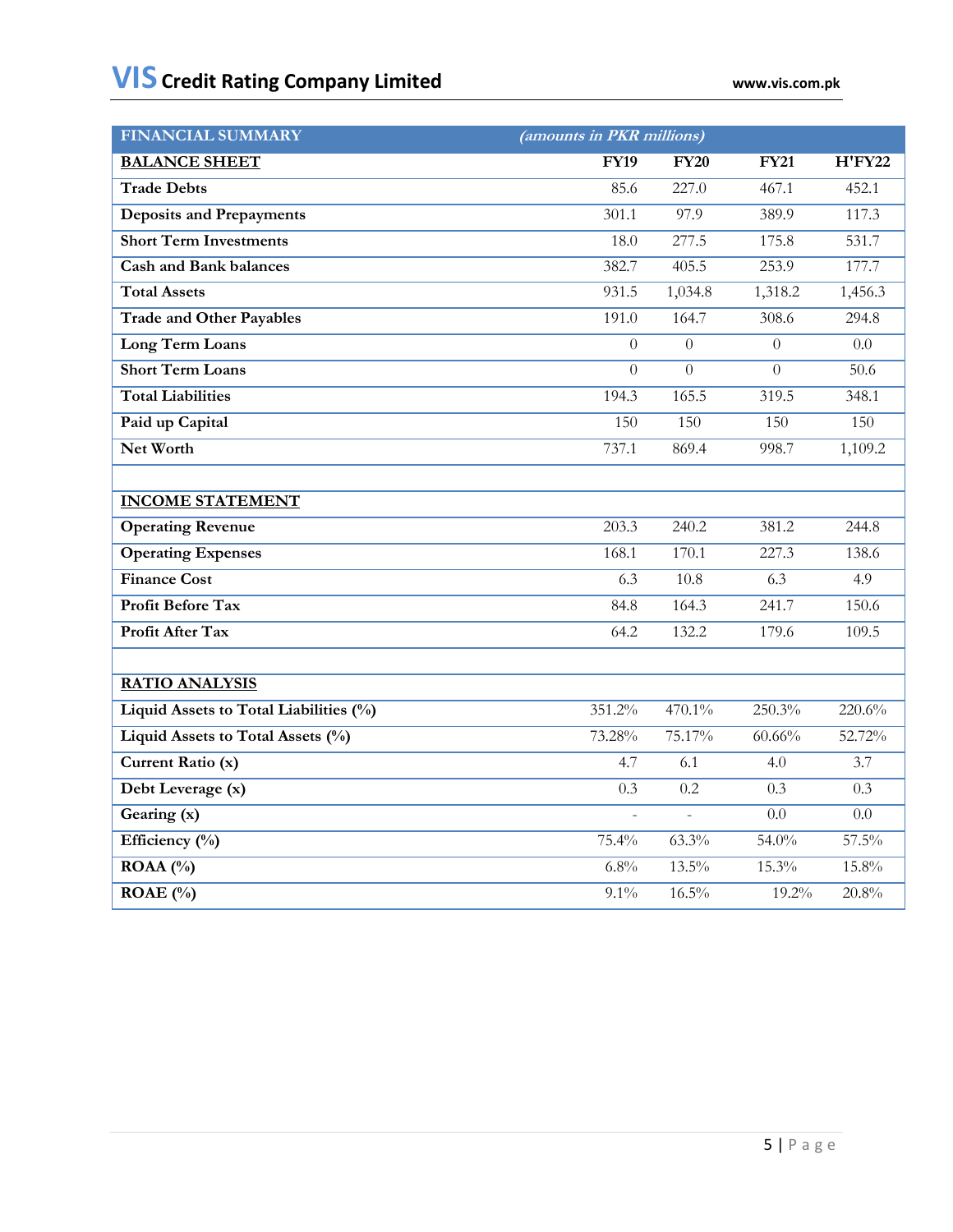## **ISSUE/ISSUER RATING SCALE & DEFINITIONS Appendix II**

# VIS Credit Rating Company Limited

#### **RATING SCALE & DEFINITIONS: ISSUES / ISSUERS**

#### Medium to Long-Term

#### AAA

Highest credit quality; the risk factors are negligible, being only slightly more than for risk-free Government of Pakistan's debt.

### AA+, AA, AA-

High credit quality; Protection factors are strong. Risk is modest but may vary slightly from time to time because of economic conditions.

#### A+, A, A-

Good credit quality; Protection factors are adequate. Risk factors may vary with possible changes in the economy.

#### BBB+, BBB, BBB-

Adequate credit quality; Protection factors are reasonable and sufficient. Risk factors are considered variable if changes occur in the economy.

#### BB+, BB, BB-

Obligations deemed likely to be met. Protection factors are capable of weakening if changes occur in the economy. Overall quality may move up or down frequently within this category.

#### B+, B, B-

Obligations deemed less likely to be met. Protection factors are capable of fluctuating widely if changes occur in the economy. Overall quality may move up or down frequently within this category or into higher or lower rating grade.

#### ccc

Considerable uncertainty exists towards meeting the obligations. Protection factors are scarce and risk may be substantial.

#### $_{cc}$

A high default risk

A very high default risk

#### D

c

Defaulted obligations

Rating Watch: VIS places entities and issues on 'Rating Watch' when it deems that there are conditions present that necessitate re-evaluation of the assigned rating(s). Refer to our 'Criteria for Rating Watch' for details. www.vis.com.pk/images/criteria\_watch. pdf

Rating Outlooks: The three outlooks 'Positive', 'Stable' and 'Negative' qualify the potential direction of the assigned rating(s). An outlook is not necessarily a precursor of a rating change. Refer to our 'Criteria for Rating Outlook' for details.www.vis.com.pk/ images/criteria\_outlook.pdf

(SO) Rating: A suffix (SO) is added to the ratings of 'structured' securities where the servicing of debt and related obligations is backed by some sort of financial assets and/or credit support from a third party to the transaction. The suffix (SO), abbreviated for 'structured obligation', denotes that the rating has been achieved on grounds of the structure backing the transaction that enhanced the credit quality of the securities and not on the basis of the credit quality of the issuing entity alone.

#### Short-Term

#### $A-1+$

Highest certainty of timely payment; Short-term liquidity, including internal operating factors and /or access to alternative sources of funds, is outstanding and safety is just below risk free Government of Pakistan's short-term obligations.

#### $\Delta - 1$

High certainty of timely payment; Liquidity factors are excellent and supported by good fundamental protection factors. Risk factors are minor.

#### $A-2$

Good certainty of timely payment. Liquidity factors and company fundamentals are sound. Access to capital markets is good. Risk factors are small.

#### $A-3$

Satisfactory liquidity and other protection factors qualify entities / issues as to investment grade. Risk factors are larger and subject to more variation. Nevertheless, timely payment is expected.

#### в

Speculative investment characteristics; Liquidity may not be sufficient to ensure timely payment of obligations.

Capacity for timely payment of obligations is doubtful.

(bir) Rating: A suffix (bir) is added to the ratings of a particular banking facility obtained by the borrower from a financial institution. The suffix (blr), abbreviated for 'bank loan rating' denotes that the rating is based on the credit quality of the entity and security structure of the facility.

'p' Rating: A 'p' rating is assigned to entities, where the management has not requested a rating, however, agrees to provide informational support. A 'p' rating is shown with a 'p' subscript and is publicly disclosed. It is not modified by a plus (+) or a minus (-) sign which indicates relative standing within a rating category. Outlook is not assigned to these ratings. Refer to our 'Policy for Private Ratings' for details. www.vis.com.pk/images/ policy\_ratings.pdf

'SD' Rating: An 'SD' rating is assigned when VIS believes that the ratee has selectively defaulted on a specific issue or obligation but it will continue to meet its payment obligations on other issues or obligations in a timely manner.